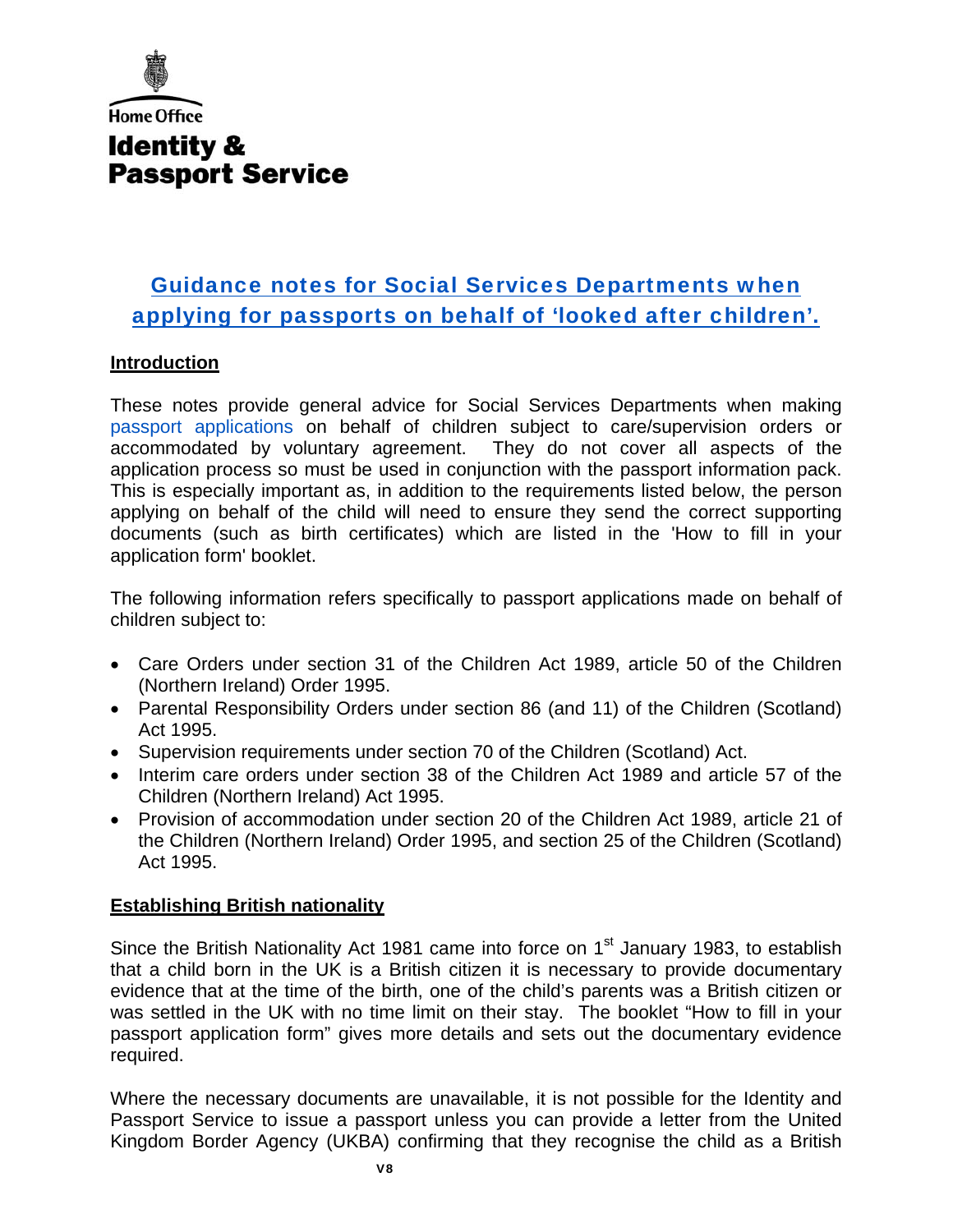citizen. These documents are known as "status letters". To enquire about obtaining one, you should consult the Nationality Enquiry Team, United Kingdom Border Agency, PO Box 306, Liverpool L2 0QN, or telephone the Nationality contact centre on 0845 010 5200, or e-mail nationalityenquiries@ukba.gsi.gov.uk . You should make it clear in your enquiry that you need a status letter and you should be prepared to send UKBA any evidence of nationality you have. The UKBA has discretion to consider a wider range of evidence than IPS and to make a judgment on the balance of probabilities.

Please note that gathering the necessary documents can be a lengthy process, especially where the child's parents are not co-operative or are out of touch. If a status letter is needed these can take up to 6 weeks to obtain.

## **Summary of Guidance**

Social Services Departments are only entitled to apply for passports for a looked after child when they have parental responsibility. This is the case if they have obtained any one of the following in respect of the child:

- A Care Order under section 31 of the Children Act 1989 or article 50 of the Children (Northern Ireland) Order 1995
- A Parental Responsibility order under 86 (and 11) of the Children (Scotland) Act 1995
- An interim Care Order under section 38 of the Children Act 1989 or article 57 of the Children (Northern Ireland) Order 1995

In any of the above cases the Social Services Department can apply for a passport on behalf of the child without the need for the consent of the child's parents or anyone else who has parental responsibility for the child.

Social Services Departments may also obtain parental responsibility when they successfully apply for Emergency Protection Orders (for example under section 44 of the Children Act 1989). However, due to the short-term duration of these orders and the uncertainty of future arrangements, the Identity and Passport Service (IPS) will not normally accept an application made on behalf of a child subject to such orders.

In all other cases the Social Services Department does not hold parental responsibility and the application cannot be processed without the consent of at least one person who has parental responsibility for the child. This may be any of the following:

- a parent (natural or adoptive) who has parental responsibility;
- a guardian who holds parental responsibility; or
- any adult who has obtained a current Residence Order for the child.

A mother will automatically have parental responsibility for her child. A father will only have parental responsibility if:

- he was married to the mother at the time of the child's birth; or
- has married her subsequently; or
- was married to her when the mother became pregnant if living in Scotland;
- if he has obtained parental responsibility by means of a court order or parental responsibility agreement signed by both parents; or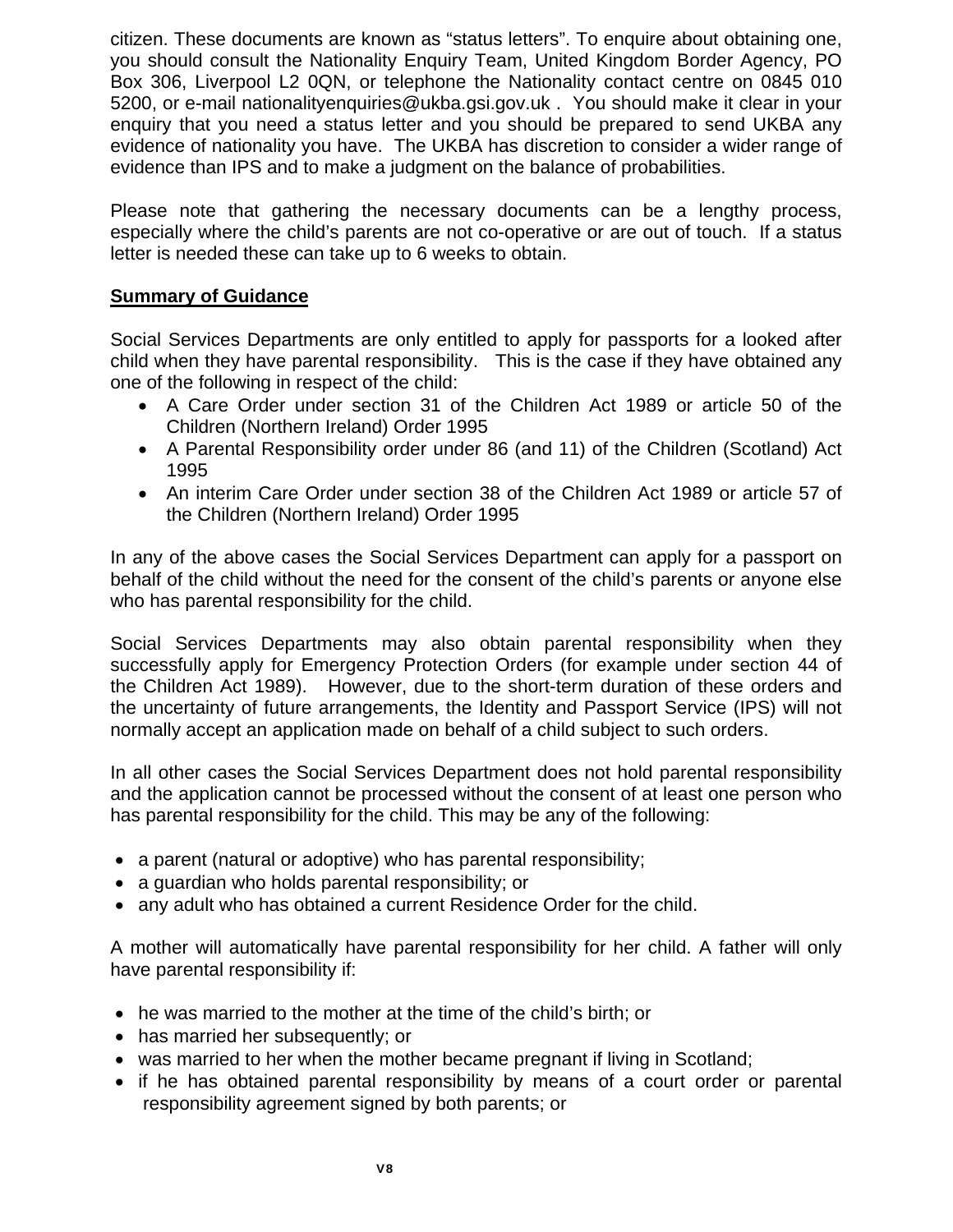• where the birth was jointly registered by both parents, on or after 15 April 2002 in Northern Ireland, on or after 1 December 2003 in England & Wales, or on or after 4 May 2006 in Scotland.

If the passport application needs to be countersigned, the person acting as countersignatory **must** hold a valid British or Irish passport, and be willing to provide the passport number on the application form. Failure to meet these requirements will prevent the countersignature being accepted. The countersignatory is signing the application form to confirm they have known the applicant i.e. the person signing section 9 on behalf of the child, for 2 years. They do not need to have personally known the child for 2 years, but must be able to identify the child from personal knowledge.

The preferred method of application from Social Services Departments is for the Head of the relevant Social Services Department (or their deputy, area manager, or Principal Manager Community Care) to sign section 9, thus executing the parental responsibility they have acquired. The child's Social Worker can act as countersignatory as they are the person best placed to be able to identify the child from personal knowledge and know the person signing section 9 for 2 years. Please note that any suitably qualified person who holds a current British passport may countersign the form provided they have the requisite personal knowledge of the applicant and the child. Please refer to the [Directgov website](http://www.direct.gov.uk/en/TravelAndTransport/Passports/Applicationinformation/DG_174151) for a list of suitable countersignatures.

The preceding summary is dealt with in more detail as follows:

# **1. Full Care/Parental Responsibility Orders**

If the child is subject to a full Care Order under Section 31 of the Children Act 1989, Article 50 under The Children (Northern Ireland) Order, or a Parental Responsibility Order (Scotland), then the Social Services Department will have automatically acquired parental responsibility. They will therefore be able to provide consent to the issuing of passport facilities for the child.

## **Application Procedure**

The preferred method for such an application is for the Director of the Social Services Department in question (or their deputy, area manager, or Principal Manager Community Care) to fill in the application form on behalf of the looked after child.

The sections needing to be completed for the type of passport required are stated in the booklet 'How to fill in your passport application form', which can be found in passport application packs. An example is for a first child passport, which would require sections 1, 2, 3, 4, 5, 9 and 10 to be completed with section 6 depending on the age of the child. For example;

- **If the child is 12-15 years old** they will need to sign section 6 of the form. The Head of the Social Services Department would sign the declaration in section 9.
- **If the child is 11 or under** the Head of the Social Services Department will need to fill in the application form and sign the declaration in section 9. Sections 6 can be left blank.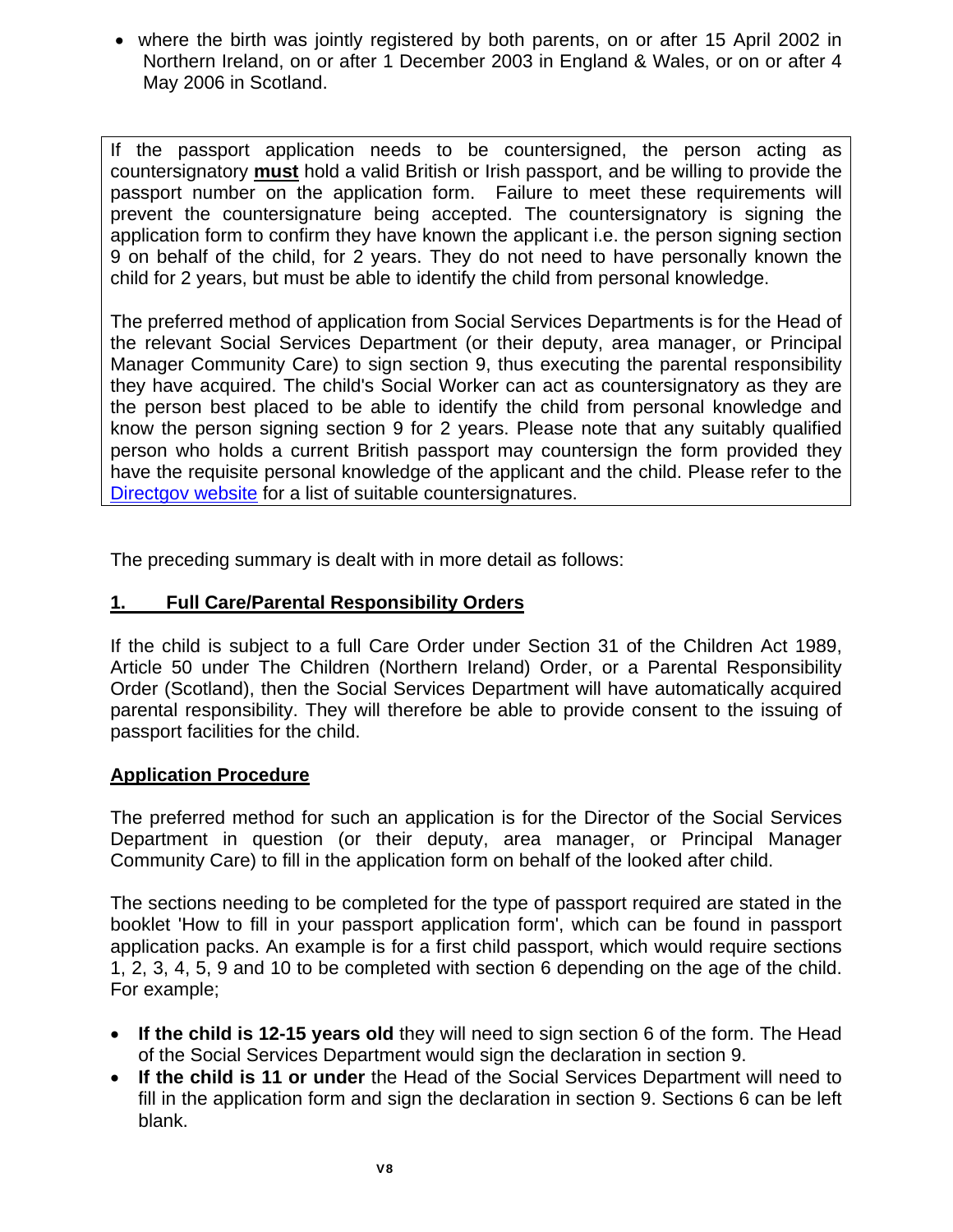It is important to fill in section 4, providing the natural parents details. Birth in the United Kingdom after 31.12.82 does not automatically make the child a British Citizen. We will need to establish that the child is eligible through the parents either being British Citizens or settled in the United Kingdom at the time of the birth. We will require documentary evidence to substantiate the claim to British Citizenship (please see the table in the booklet 'How to fill in your passport application form'). If the parents were unmarried at the time of the child's birth, and have not subsequently married each other British nationality is usually claimed through the mother if the child was born before 1 July 2006. However changes in legislation from this date allow unmarried fathers to pass on citizenship in certain circumstances. Please see the table in the booklet 'How to fill in your passport application form' or call our advice line if you require further information ( $\approx 0300$  222 0000). If any of these details are unknown or, if the documents required cannot be obtained, we will be unable to issue a passport.

Where a child's valid passport has been lost or stolen, a form LS01 will need to be completed at the same time the application is made. In addition we will require the person who applied for the missing passport to confirm that the passport is no longer available. If the original applicant was a parent, a letter should be submitted with the application and LS01, confirming the loss/theft of the passport.

The Social Services Department should provide a letter showing the section of the Act under which the child is looked after and the name and address where the passport and documents are to be returned.

In addition a copy of any interim Care Order should accompany the letter. This must show the date the order expires. (See note 2)

If any part of this information and/or relevant documentation is missing the application will be delayed while we contact the Social Services.

After the form is completed, the child's social worker can act as the counter-signatory in section 10 provided they have a British or Irish passport, although any suitably qualified person who holds a current British passport may countersign the form provided they have the requisite personal knowledge of the applicant and the child. One of the child's photographs should also be certified as a true likeness of the child.

If the Social Services Department has previously applied for a passport on the child's behalf and are applying for a renewal or extension, they should provide a letter outlining the circumstances mentioned above and state that these have not changed.

The passport and documents will be sent directly to the Social Services, rather than the foster parents, unless requested otherwise as applications for children subject to a full Care Order must be made through the relevant Social Services Department. The passport will be addressed to the Director of Social Services, and a member of staff may need to sign for it. Foster parents cannot apply directly on behalf of the child and must make any application with the permission of and through the Social Services.

**The Social Services Department should note that where a Care Order is in place, it will not be able to remove the child from the UK for a period of more than one month without the consent of every other person who has parental responsibility for the child.**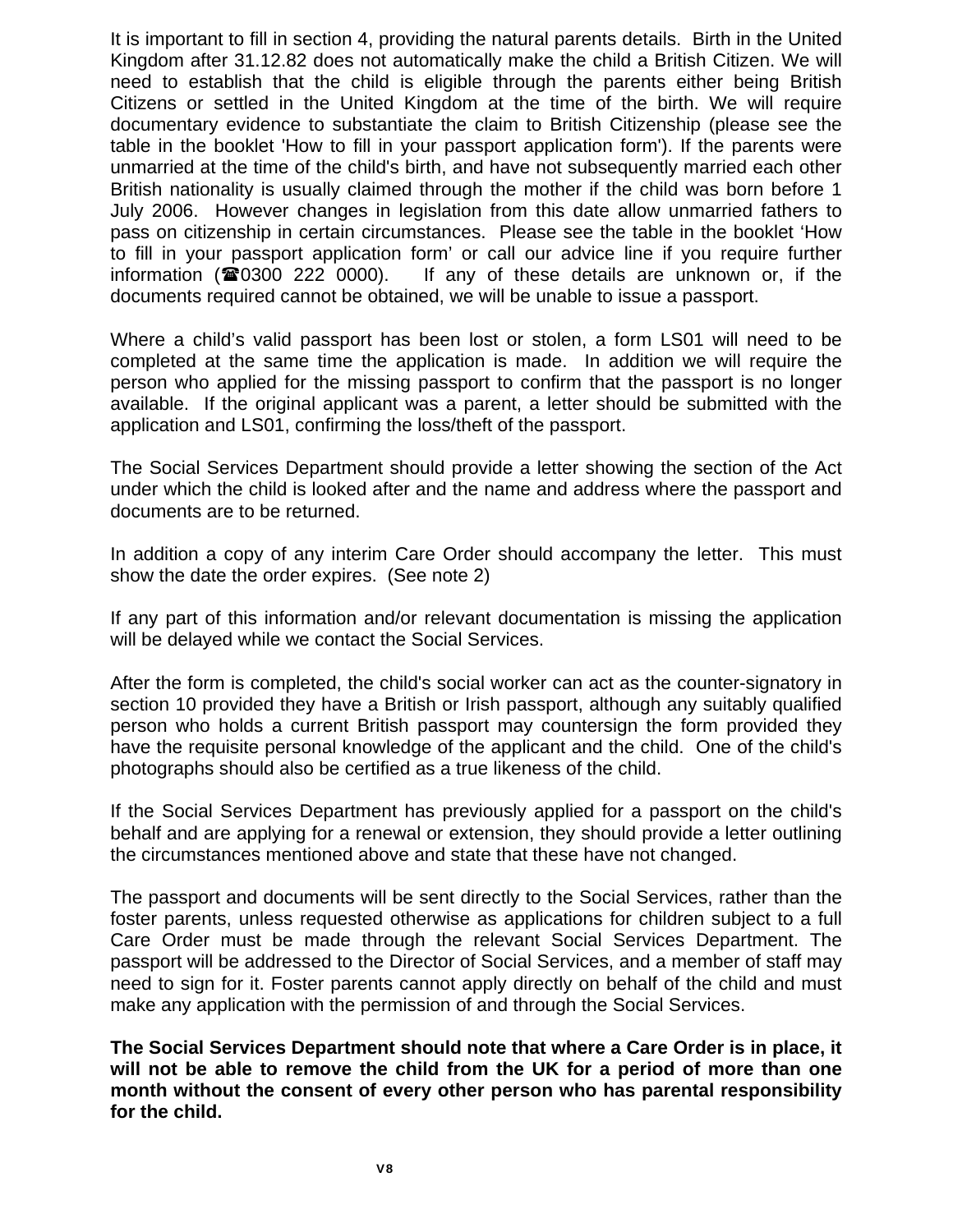# **2. Interim Care Orders**

If the child is subject to an Interim Care Order then the conditions and guidance to fill in the application form are the same as those for the Full Care Order. However, the Interim Order will need to be valid on the day we issue the passport. If it is not valid the Social services will have to reapply to the courts before making a passport application. A copy of any interim Care Order must be included with the application. This must show the date the order expires.

## **Application Procedure**

The application procedure is the same as that detailed for Full Care Orders above.

# **3. Provision of Accommodation under Section 20 of the Children Act 1989/Supervision Requirements (Scotland)**

If a child is subject to 'the provision of accommodation' or Supervision requirements (in Scotland), the Social Services Department will not be able to apply for passport facilities for the child without the consent of a parent, guardian or other person with parental responsibility. If the child's parents have been married to each other then either can provide consent. If the child's parents have not been married, then the mother will need to provide the necessary consent (unless the father has acquired this right by way of a court order or written agreement with the mother or under the provisions of the Family Law Act (Northern Ireland) 2001**,** the Adoption and Children Act 2002, or the Family Law (Scotland) Act 2006 where the birth was jointly registered by both parents, on or after 15 April 2002 in Northern Ireland, on or after 1 December 2003 in England & Wales or on or after 4 May 2006 in Scotland).

Where a child is accommodated and the whereabouts of a person with parental responsibility is unknown, the Social Services Department should explain in full why they have given consent in the absence of a person with parental responsibility. The letter should provide details of how long those with parental responsibility have been missing and detail what steps have been made to locate them. Consideration will be given to issuing a passport, dependent upon the individual circumstances.

Where a child is accommodated and the whereabouts of a person with parental responsibility is known, but consent to passport facilities are withheld, IPS will be unable to issue a passport.

## **Please note that foster parents cannot provide parental consent for passport applications.**

## **Application Procedure**

The sections needing to be completed for the type of passport required are stated in the booklet 'How to fill in your passport application form', which can be found in passport application packs. For a first time application, the process is the same as previously explained, although a person with parental responsibility should sign section 9, rather than the Social Services Department (making sure they provide all the details requested in section 4 and supporting documentation as indicated in the aforementioned table).